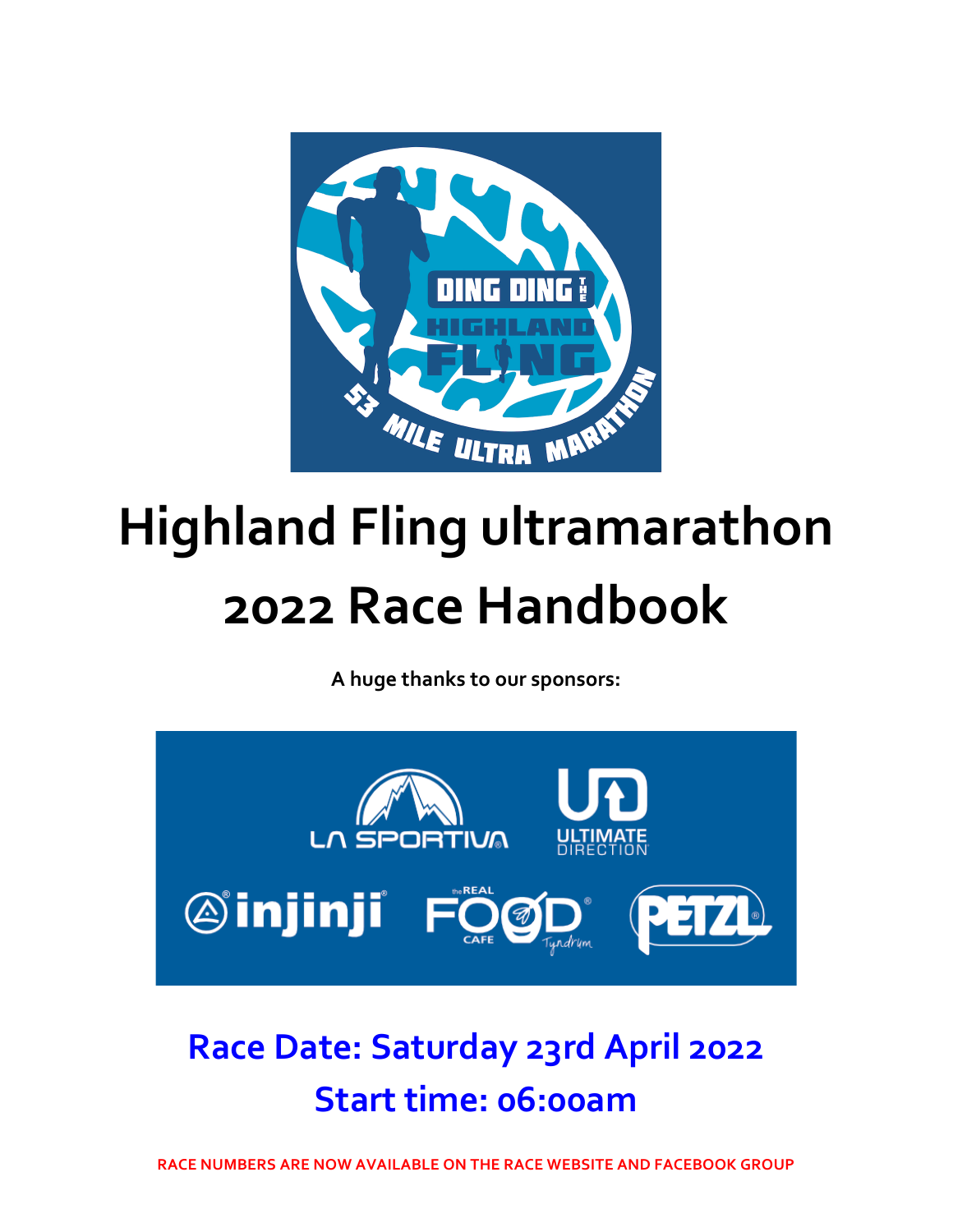

### **2022 Race Information & FAQs**

#### ALL RUNNERS MUST PROVIDE EVIDENCE OF A NEGATIVE COVID TEST IN ORDER TO TAKE PART

Friday Registration: 5:00pm - 9:00pm in the Burnbrae Inn, Milngavie, G61 3DQ **Saturday Registration: 4:30am - 5:45am in Milngavie Station car park, G62 8BX Race Start: 6:00am in Milngavie Station car park**

Once more, we are hosting a collection for East Dunbartonshire community foodbank and would like to ask ALL RUNNERS to please bring some canned or packaged food items to registration. See page 8 for further info.

### **The Race Rules:**

Do what the marshals tell you. Always. At all times. Absolutely no arguing with them! Race numbers must be worn on your front, and must be visible to marshals at all times Fitted wristbands must not be removed until after the race All runners must carry foil blanket, waterproof jacket/smock, charged/switched on mobile phone No external support allowed. No support runners/pacers. No support crews. No running poles. No dogs accompanying runners. No littering. **Limited earphone use allowed: please see explanation of earphone rules on page 5** If a marshal signals you to remove earphones, you must do so immediately If you decide to withdraw from the race, you must let us know about it before going home

**Please note one more very important rule from the Highland Fling Medical Team:** 

The casual race-day use of ibuprofen, diclofenac, naproxen, or any other non-steroidal anti-inflammatory drug (NSAID) is forbidden. You must not use any of these drugs as a race-day painkiller. If we become aware that you are doing so, you will be disqualified. Please note that if you have an ongoing prescription for any of these medications, you should continue to take your usual dose but you must inform us about it in advance via email and you must be able to show us an in-date prescription packet if requested. Thank you.

**IF ANYTHING ABOUT THESE RULES OR ANYTHING ELSE IN THE RACE HANDBOOK IS NOT 100% CLEAR, PLEASE CONTACT US IMMEDIATELY FOR FURTHER EXPLANATION, AS IT IS YOUR RESPONSIBILITY TO** FAMILIARISE YOURSELF WITH THE RACE RULES WELL IN ADVANCE OF THE EVENT.

**PLEASE NOTE THAT THE RACE DIRECTOR'S DECISION ON ANY MATTER REGARDING RUNNER SAFETY, UNSPORTING CONDUCT, AND/OR RACE RULES IS ABSOLUTELY FINAL.** 

### **Email address for all enquiries: <b>team@highlandflingrace.org**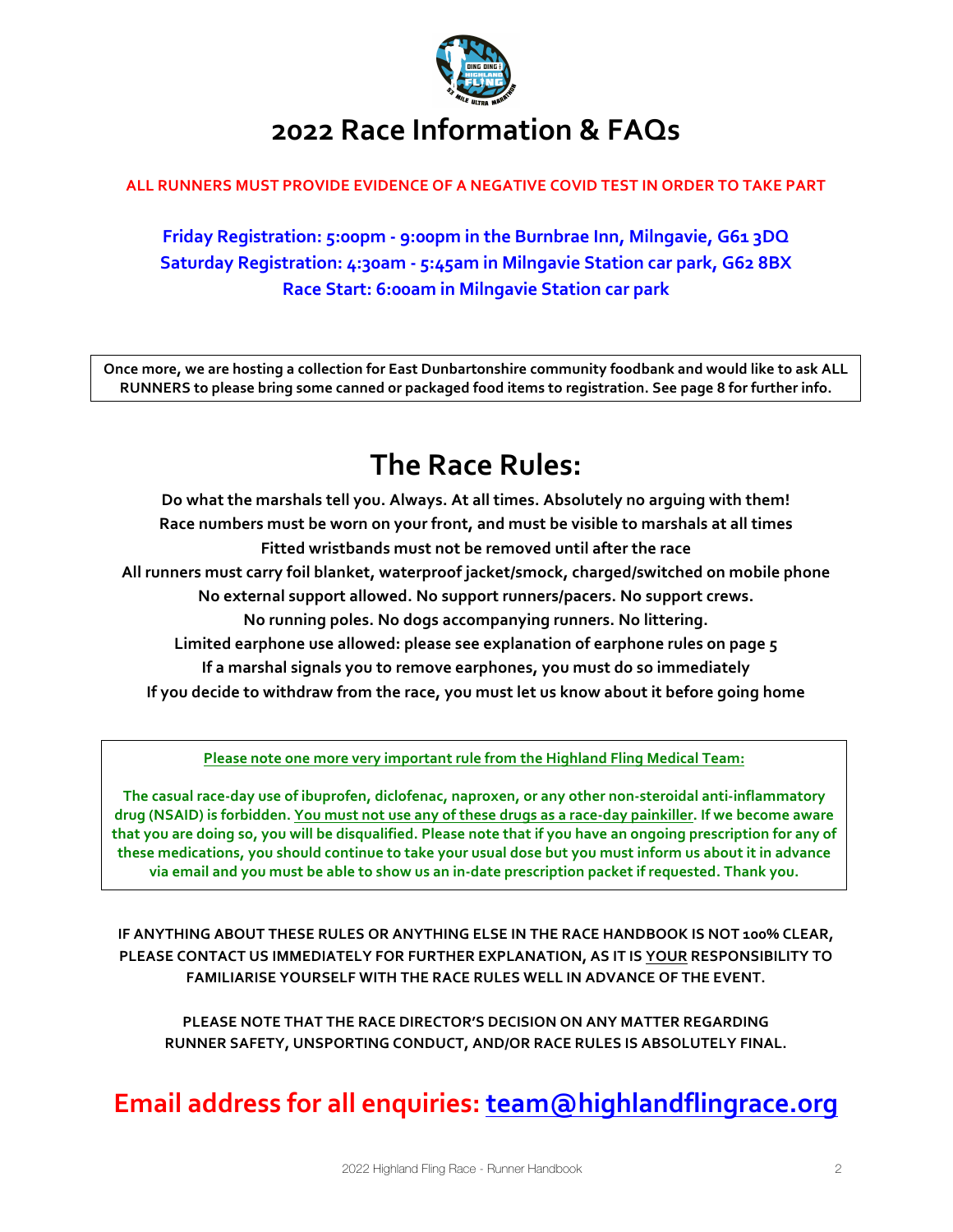

### **Covid-19 Precautions (New for 2022)**

Covid rates in Scotland remain high, with hospital numbers recently reaching a new peak. We are determined to do as much as we can to keep everyone at the event as safe as possible, and we will take all measures that we deem to be reasonable and practical in order to reduce everyone's risk of being exposed to Covid. One such measure is a requirement for all runners and marshals to take a lateral flow test (LFT) before attending the event.

#### All runners must provide evidence of a recent negative Lateral Flow Test (LFT) at race registration.

UK based runners: Please take a LFT on Friday before arriving at race registration. Report your test result online (www.nhsinform.scot or www.qov.uk/report-covid19-result) and show us your confirmation email/text. Overseas runners: We will ask you to take a LFT (provided by us) at race registration - please allow time for this.

We will try to have a small number of spare LFTs available at registration. UK based runners: please do not rely on this as your planned method of testing. Please source your own LFT well in advance of the event.

All runners must wear face masks or other face coverings while indoors at race registration, while running through checkpoints, and while standing or moving around inside any of the finishline marguees. If at any point during the event you develop symptoms of Covid or start to feel unwell, you should report to a marshal as soon as possible. If you arrive at the finishline showing symptoms of Covid, we will ask you to isolate in a designated quarantine area until you can be assessed by our medical team.

### **Race Weekend Schedule**

#### **Friday 22nd**

5:00pm - 9:00pm: Race Registration, Burnbrae Inn, Milngavie, G61 3DQ

#### **Saturday 23rd**

3:45am: Coach leaves from the Green Welly Stop in Tyndrum, FK20 8RY, going to the race start in Milngavie 4:30am: Coach leaves from Kelvingrove Museum and Art Gallery, G3 8AG, going to the race start in Milngavie 4:30am - 5:45am: Race registration at race start, Milngavie Station car park, G62 8BX 4:30am - 5:45am: Bring drop bags to race start and put into checkpoint vehicles 4:30am - 5:45am: Bring kit bags (for finish at Tyndrum) to race start and put into large truck 5:45am: Race Director's race briefing for all runners 5:50am: Runners enter the starting pens 6:00am: Race start. Run 53 miles to Tyndrum - 6:00pm: Coach leaves Tyndrum for Milngavie 8:00pm: Coach leaves Tyndrum for Milngavie

10:00pm: Last Saturday night coach leaves Tyndrum for Milngavie

Night owls: For anyone wanting a nightcap, the Tyndrum Inn is open until 1:00am

#### **Sunday 24th**

10:00am: Final coach leaves Tyndrum for Milngavie 10:00am: The 2022 Highland Fling Closing Ceremony (our fancy description for the marquee deconstruction and packup kerfuffle) takes place at the race finish. If you're still in Tyndrum, please do come along and help us out :-)

#### All coaches must be booked in advance, via Si Entries, by midnight on Friday 15th April.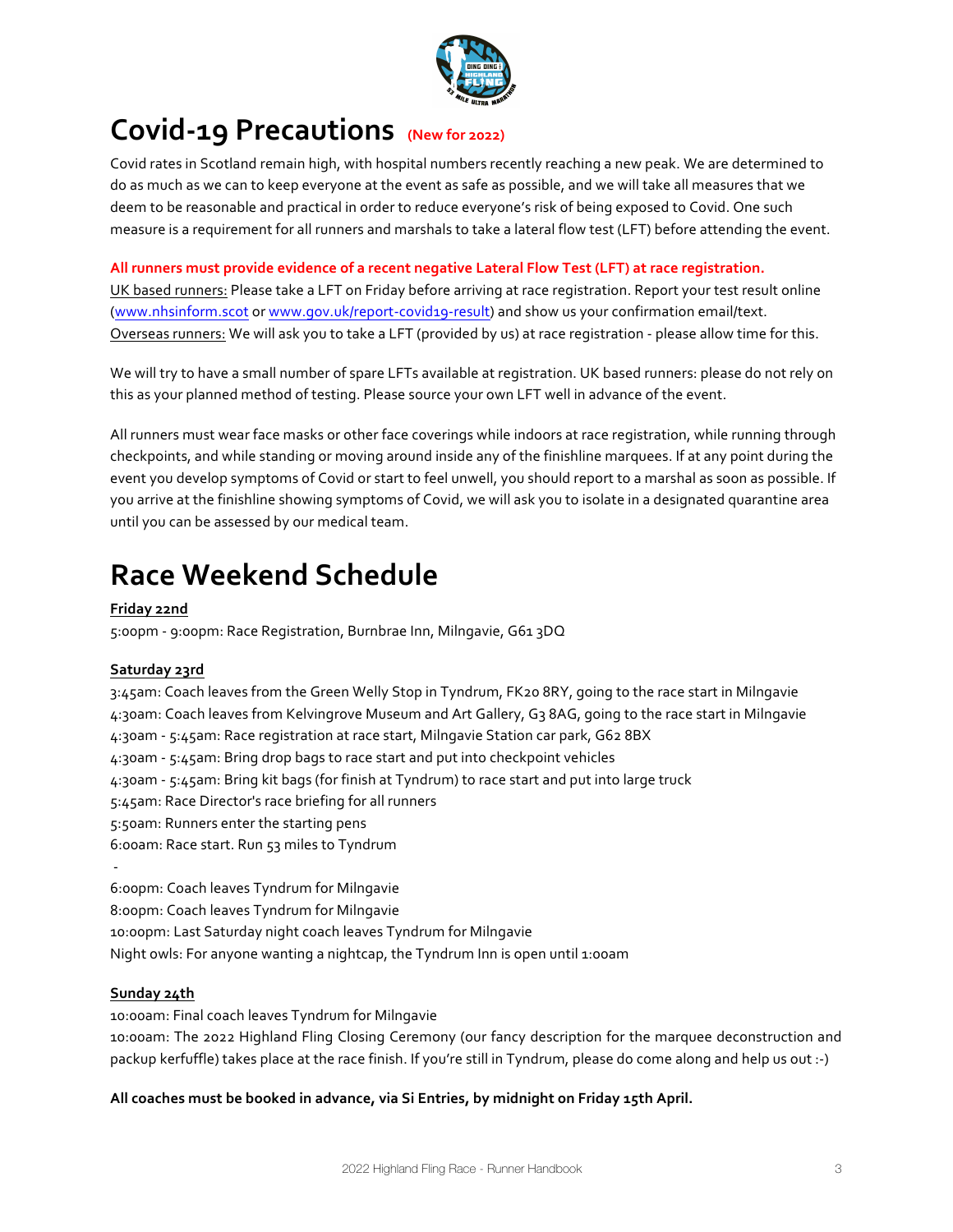

### **Race Registration**

**Friday 22nd, 5:00pm - 9:00pm:** The Burnbrae Inn, Glasgow Rd, Milngavie, G61 3DQ, or Saturday 23rd, 4:30am - 5:45am: Milngavie Station car park, G62 8BX. Please note you only need to come to one registration session, not both. (Someone always asks...)

At registration you will pick up your race number, which must be worn on your FRONT and your timing chip, which must be worn on your WRIST. You must show photographic ID to collect your race number, and you will be fitted with a non-transferable Highland Fling wristband which must not be removed until after the race. If you have recently changed your name and your ID is still in your old name, please email us beforehand just to let us know.

If arriving on Friday, please DO NOT park in Milngavie station car park overnight. This includes camper vans! Overnight parking is available at the West of Scotland Rugby Football Club's car park: Glasgow Rd, G62 6AQ.

### **Race Day Morning**

If registering on Saturday morning, please allow plenty of time to arrive and get yourself organised, as registration will close at 5:45am sharp. If arriving by car, please DO NOT attempt to drive into the station car park. There will be traffic marshals controlling access to the car park and you will not under any circumstance be allowed to bring your car in. For short-term parking i.e. dropping off, please follow marshals' directions and use the Tesco car park, postcode G62 6NB, beside the station. Please note that cars must not be left here all day. For all-day or overnight parking, please use the nearby West of Scotland Rugby Football Club's car park: Glasgow Rd, Milngavie, G62 6AQ.

### **Race Briefing**

5:45am: Race Briefing for all runners, at the race start. We will have a PA system set up so you should be able to hear the briefing all across the car park. We realise that you'll probably be in the portaloo queue at this point, but please try to listen in case there is any important last minute information that you really need to know.

### **Compulsory equipment** (New for 2022)

The following items must be carried by all runners at all times:

- 1. An emergency foil blanket (minimum size 200cm x 100cm) OR a bivvy bag
- 2. A fully charged and switched on mobile phone
- **3. A waterproof jacket/smock with taped seams and hood**

Kit checks WILL be carried out. Please just carry what we tell you to. We don't want to disqualify anyone, but we will if we have to. And please note that this is the minimum safety equipment that we insist on. Check the weather forecast and think about what other kit you might need. Use your common sense. It's Scotland, and it's April. In bad or changeable weather, we would strongly recommend you carry full waterproofs and extra clothing.

### **Event Medical Cover**

The Highland Fling Medical Team will be covering the entire event. Race medics will be at the finish line to assist any runners who require medical attention. Outdoor First Aid marshals will be present at all checkpoints to deal with minor injuries and other mid-race problems. However, in the event of a life-threatening emergency out on the trail, please call 999 first (ask for POLICE then MOUNTAIN RESCUE), and then call Race Control (this phone number will be printed on your race number).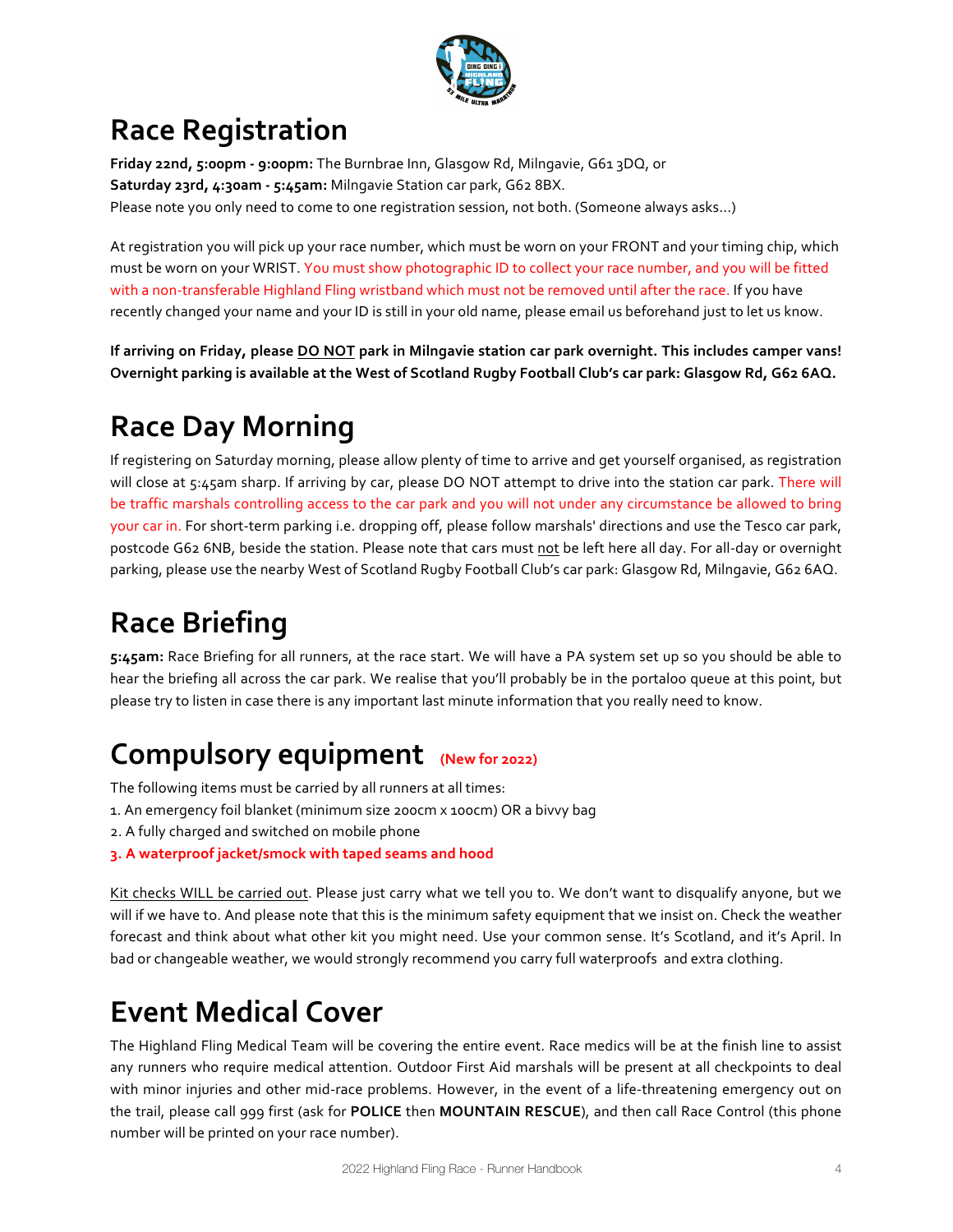

### **Distances and cut-offs (New for 2022)**

| Drymen            | 12.6 miles   | 20 <sub>km</sub> | No cut-off      |             |
|-------------------|--------------|------------------|-----------------|-------------|
| Balmaha           | 19.8 miles   | 32km             | No cut-off      |             |
| Rowardennan       | 27.2 miles   | 44km             | 6 hrs $45$ mins | $12:45$ pm* |
| Inversnaid        | 34.5miles    | 55km             | 8 hrs 45 mins   | $2:45$ pm*  |
| <b>Beinglas</b>   | 40.9 miles   | 66km             | 11 hrs 15 mins  | $5:15$ pm*  |
| Bogle Glen        | 47.1 miles   | 76km             | No cut-off      |             |
| A82 road crossing | 50-ish miles | 8okm             | 14 hrs 15 mins  | $8:15$ pm*  |

Checkpoints, distances and cut-offs are as follows:

\*We note the race time when the last runner crosses the start line (usually about 5 minutes) and add this to each cut-off time

These cut-offs are in place for runner safety and will be strictly enforced. In addition, if at any point during the race our marshals or race medics think you are unwell or unfit to continue, they may withdraw you from the race. In reality this rarely happens, so don't worry about it. However, if it does happen to you, no grumbling. Marshals are only concerned for your safety and have given up their day to look after you, so be nice to them!

### Drop bags (New for 2022)

Runners can have drop bags at Balmaha, Inversnaid, and Beinglas. No drop bags at Rowardennan this year. Drop bags should be clearly labelled with name, race number and checkpoint. We are transporting 400+ drop bags to each checkpoint, so please remember this is 'only' a 53 mile race, i.e. drop bags should be small, and must not contain spare shoes or full changes of clothing. Please do not bring your drop bags to Friday registration, as we won't be accepting them then. Please just bring them to the race start on Saturday morning.

### **Route markers and Navigation**

The race route follows the West Highland Way footpath. It is waymarked with wooden marker posts and is very easy to follow. In addition to these marker posts there will be extra route markings at points where we think some folk might get confused, and also a marshal pointing the way at the High Road/Low Road split a mile and a bit after Rowardennan, where the race route will be taking the High Road. You don't need to be able to navigate and we don't ask you to carry a map and compass. On race day there will be 400+ other runners sharing the route with you, so it's very unlikely you'll get lost. If you're a navigational fud, you can download the gpx file of the route from the race website. If you prefer a proper map, the Harvey's West Highland Way one covers the full race route.

### **The Earphone Rules**

Earphones may be used, but **MUST** be taken out of ears completely at certain points along the race route:

- when you're approaching a road crossing
- when you're approaching a checkpoint
- if you see a marshal in hi-viz anywhere along the race route
- on any section of trail narrow enough that you're running single file

We think these rules are very clear. Hopefully you do too, because we will be enforcing them very strictly. If you forget about your earphones, and a marshal signals you to remove them, you must do so immediately. If you try to arque the point about your music being turned off, your earphones may be confiscated from you until the race finish, and you also risk being removed from the race for your own safety, i.e. disqualified. Also, please do not use speakers that play music out loud, as they tend to really annoy other people.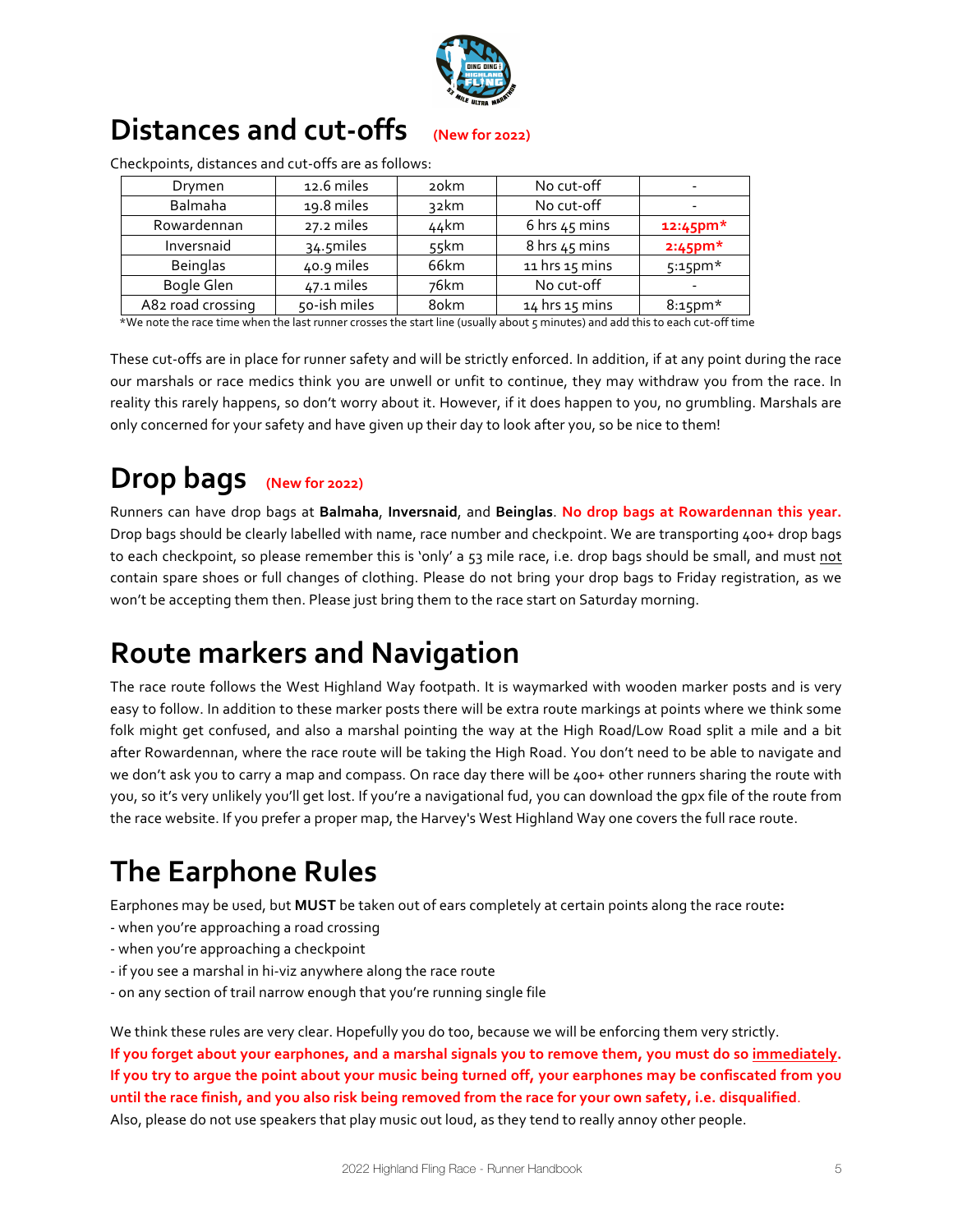

### **Road Crossings**

The race route crosses A-roads in several places. At each A-road crossing, marshals will be present and assisting runners to safely cross the road. You MUST remove earphones at these points and obey marshals' instructions. Marshals DO NOT have the power to stop traffic and you are at all times responsible for your own safety. Please note that if you disobey marshals' instructions or if you in any way endanger yourself, other runners, our marshals, or any other road users, you will be removed from the race for your own safety, i.e. disqualified. Just turning your music off at road crossings is not enough. Your earphones MUST be completely removed from your ears. This is so that our marshals and other road users can clearly see that you should be able to hear them.

N.B. Deaf/hard-of-hearing runners: If you use in-ear hearing aids, obviously you do not have to remove them at any point in the race. You may want to wear a sign of some sort to let marshals know, but we leave that up to you.

### **No Race Crews or External Support Permitted**

Please note this important change from previous years - race support is no longer allowed. Runners cannot have support crews and must not accept any external assistance during the event, i.e. your friends/family are not allowed to feed and water you or give you fresh clothing/shoes at any point in the event. It is your responsibility to make sure anyone coming along to watch you is aware of this rule and sticks to it. Spectators/friends/family are still very welcome to come along and cheer the runners on in various locations, please read on for more details.

### **Withdrawal from the Race**

If you decide to withdraw from the race you MUST inform one of the race marshals OR call (don't text!) the phone number for DNF runners (this will be printed on your race number). We really don't want to be sending out Search & Rescue teams to go hunting for you, especially if you're already at home with your feet up, so please **DO NOT** exit the race without informing a checkpoint marshal or other race official, and handing over your timing chip.

### **Spectator Information**

We recommend **Balmaha** checkpoint and **Bogle Glen** near Crianlarich as the best places to spectate, as both locations have suitable parking facilities. Before Balmaha checkpoint, spectators and their vehicles are welcome anywhere along the race route that they can access safely and park legally without causing disruption to anyone. After Balmaha checkpoint, spectators who want to see more of the race should head straight for the public car park in Crianlarich, and walk from there up to Bogle Glen. Note: This is a short uphill hike along a signposted trail. After leaving Crianlarich, spectators should then head directly to Tyndrum. (Spectators are also welcome at Inversnaid checkpoint but we don't expect many will choose to go there as it's a very loooong drive in and out.)

**Please note: ABSOLUTELY NO SPECTATOR PARKING AT THE FOLLOWING LOCATIONS:** 

- **1. Anywhere at all along the road between Balmaha and Rowardennan (inc. Sallochy Bay & Milarrochy Bay)**
- 2. Rowardennan hotel carpark, Ben Lomond carpark, and Rowardennan checkpoint itself (27 miles)
- **3. The Drovers Inn carpark, Beinglas Farm campsite, and Beinglas checkpoint itself (41 miles)**
- **4. Anywhere along the A82 south of Crianlarich (inc. all lay-bys, access roads, gateways, & public car parks)**
- **5. The A82 road crossing (50 miles) between Crianlarich and Tyndrum.**

We are imposing these restrictions on spectator access/parking for road safety reasons, and also to help keep local businesses and local residents happy and supportive of the event. Please inform any friends/family who may be coming along to cheer you on, and do ask them to drive safely, park sensibly, and stick to our instructions.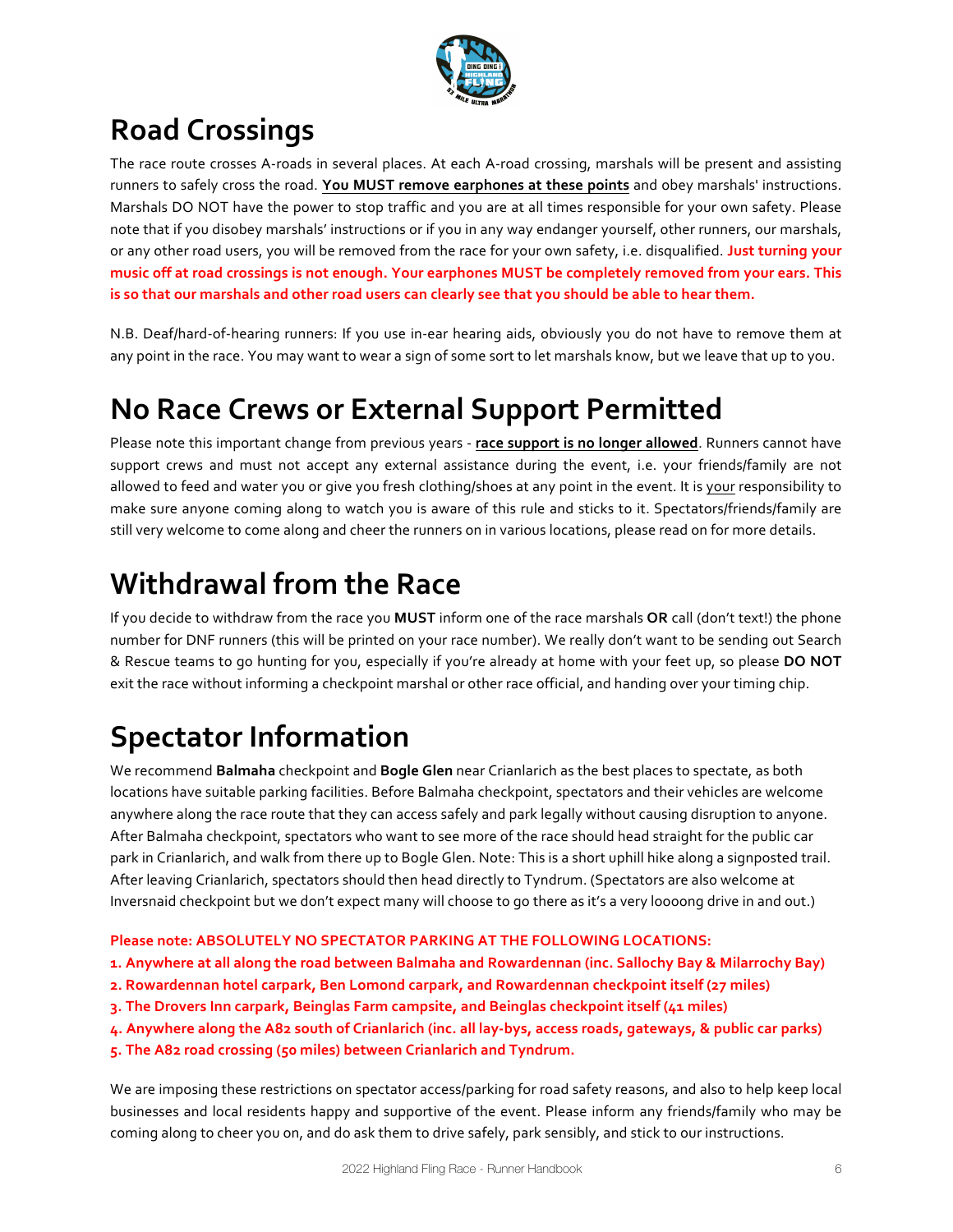

### **The Race Finish**

We hope you will like our race finish. We really roll out the red carpet for our runners. Literally. As well as your medal, race t-shirt (optional) and goody bag, the following treats are available FREE of charge for all runners:

Homemade soup and rolls - courtesy of The Real Food Café (there will be vegan/gluten free options) Ice cream - courtesy of Mackies and The Real Food Café Unlimited tea and freshly brewed coffee for all runners. There might even be beer too! Hot showers - remember to bring your own towel and toiletries Post-race massage - please shower first! Heated marquees to relax in

There will be first aid/medical assistance available at the finish for any runner who requires it. Race sponsors Beta Running and Lyon Outdoors will have stalls at the finish with the latest gear from Ultimate Direction, Injinji, La Sportiva and Petzl available to try out.

### **Fling Bling**

And don't forget to visit the onsite Fling Emporium (our blue merchandise tent), where you can purchase a variety of our top quality and highly admired race hoodies, t-shirts, buffs, cowbells etc. Please remember your cash as we can't accept credit/debit cards, sorry. There is a cash machine inside the Green Welly if required.

### **Trophies and Prizes:**

There won't be a big prizegiving ceremony this year, as we don't really want large numbers of people congregating in close proximity around the finish area and having to wait to receive their trophy. Instead, we are aiming to give trophies out as and when the winners arrive at the finish line, and we will post out trophies to anyone that we miss.

#### **Trophies will be awarded to:**

1st, 2nd and 3rd overall in each gender category 1st, 2nd, and 3rd Vet 40 in each gender category 1st, 2nd, and 3rd Vet 50 in each gender category 1st, 2nd, and 3rd Vet 60 in each gender category 1st, 2nd, and 3rd Vet 70 in each gender category

The three lucky winners of our **Balmaha Drop Bag competition** will each receive a fantastic bundle of goodies from our lovely race sponsors - a UD running pack, a Petzl headtorch, La Sportiva shoes and Injinji socks. Wowee!

### **Saturday Evening**

We usually host an afterparty in the main finishline marquee but this year we are going for a more low-key atmosphere. We will continue to serve tea, coffee, and soup until about 9:30pm, and the marquee will remain open until about 11pm. Please remember that masks or other face coverings must be worn when standing or moving around inside the marquee. Runners are more than welcome to use the marquee until we close down for the night, but there will be no live music and no donation bar. Sorry, but we are implementing these precautions to reduce the risk of Covid transmission at the event.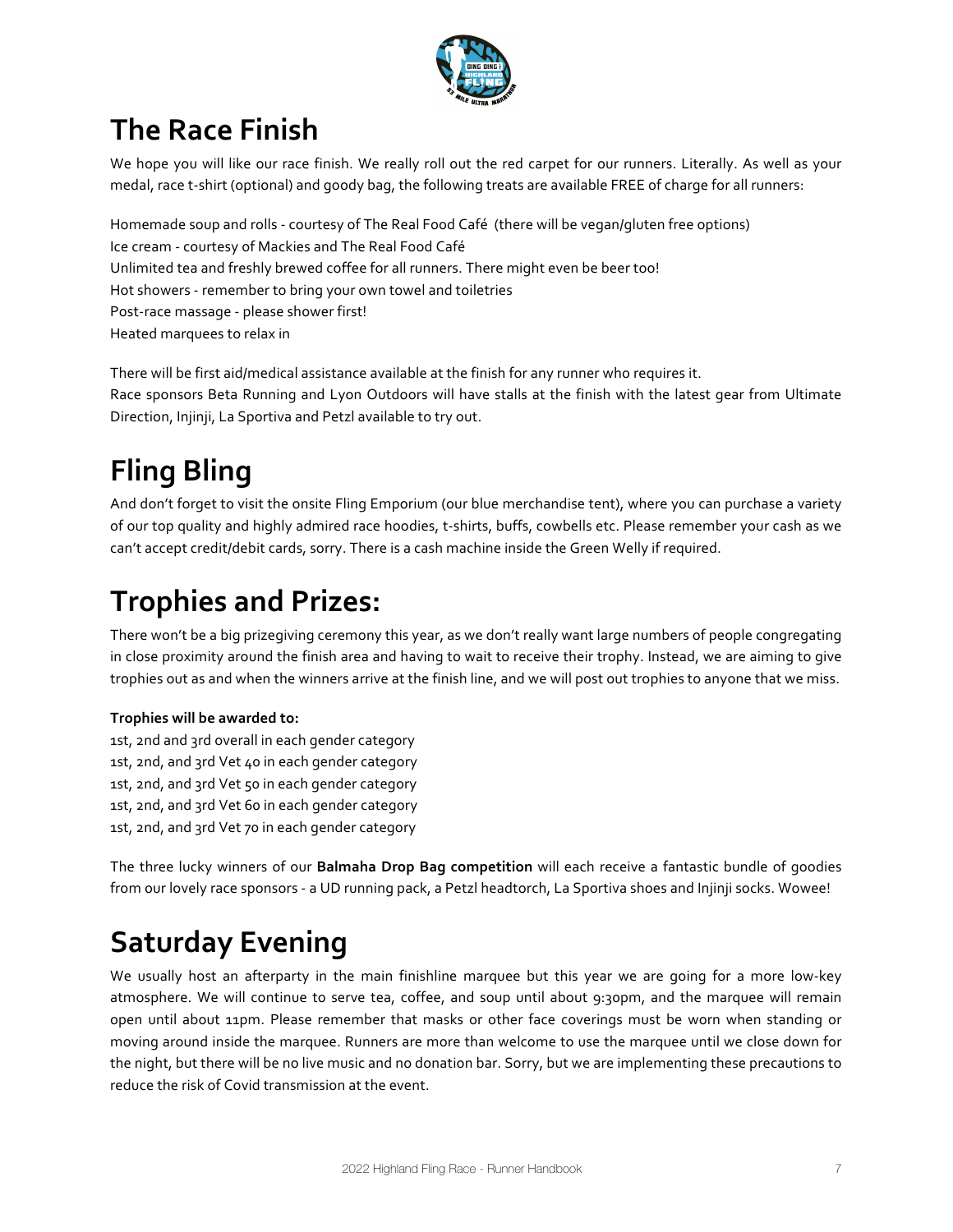

### Lost property

We will do our best to reunite any lost property with its rightful owner, however we can't quarantee this. Any items found at checkpoints will be taken to the finish after the checkpoints have closed. For items left behind at Beinglas this will be well after 7:00pm so please don't pester our marshals about lost property before then. If you can't wait until that time to get it back, please just try to make sure you don't leave it behind in the first place.

At the race finish, any lost property items will be put under a 'LOST PROPERTY' sign beside all the kit bags. (High value items will be looked after by a member of the Fling Race Team - please come and ask at the big blue merchandise tent.) Anything not claimed by the end of race day will be taken back to Fling HQ so email **team@highlandflingrace.org** if you realise later that you lost something important at the race. Please note that we do not class pants and socks as 'something important', especially grubby ones left behind on the shower floor.

### **Last Minute Information**

Please make sure that the email address you provided on your Si Entries account is correct, and can be accessed right up until the night before the race. Please also join the Highland Fling Race Facebook group. Any unforeseen last minute changes we need to make will be posted in the group as well as emailed out to all runners.

### **Our foodbank collection:**

At race registration we will once again be hosting a collection for East Dunbartonshire Community Foodbank based in Kirkintilloch, and we would be very grateful if all runners could bring along a few items of food to donate. We have specifically been asked to mention that dried pasta, beans and tins of soup are currently NOT required.

Here's the wish list that we've been given: UHT milk, fruit juice (long life carton), tinned sweetcorn, tinned carrots, tinned meat, tinned fish, tinned fruit, tinned rice pudding, jam. Also toiletries - toilet paper, shower gel, shampoo, deodorant, tampons, sanitary towels, disposable razors, shaving gel, toothbrushes, toothpaste etc.

Thank you very much in advance for any donations you make.

### And Finally...

**Accessibility and inclusivity:** We think it's important. We hope you do too. We want as many people as possible to be able to take part in our event, and for everyone to feel welcome and at ease. To that end, all event portaloos are non-gendered, and our changing facilities at the race finish cater for female, male, and nonbinary runners. Our two main female and male changing tents are communal changing spaces with no curtains or dividers inside, however we also provide private non-gendered one-person changing tents for any runner who wants to use them. Our event showers are a mobile block comprising six individual non-gendered fully enclosed single cubicles, each with its own lock. There is a very spacious properly-wheelchair-accessible-with-enough-room-for-assistants toilet and shower at the finish area too, in ByTheWay's own permanent toilet/shower block. If there is anything we can do to make you or any of your friends or family feel more welcome, if you have any questions about any of our toilet/shower/changing facilities, or if you have any suggestions you would like to make in this regard, please just email us and we will do our absolute best to help you out: **team@highlandflingrace.org. We are proud** signatories of the Scottish LGBT Sports Charter and are fully committed to upholding all of its principles.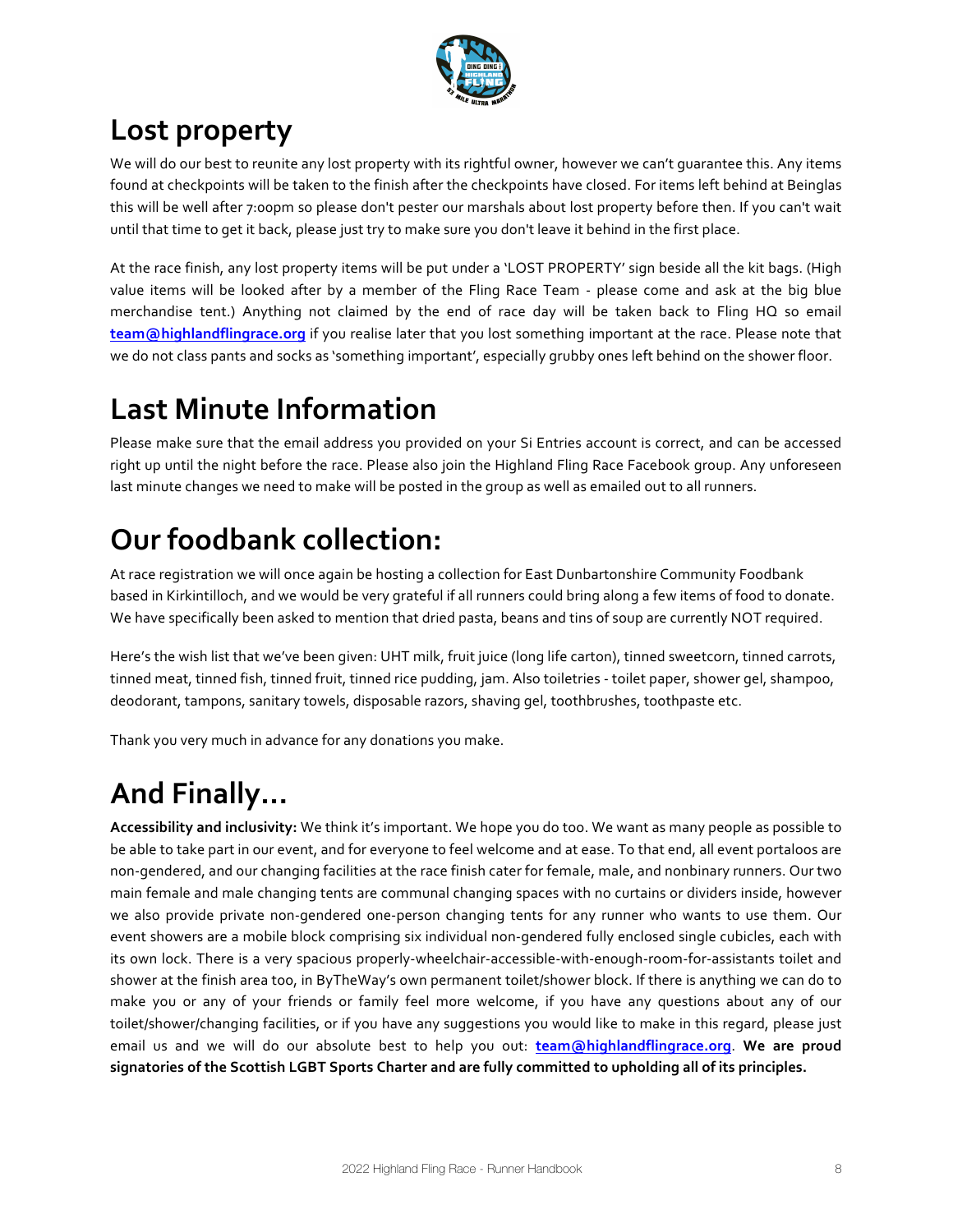

## **FAQs**

### **General Stuff:**

#### Can I have some basic information about the race please?

The Fling started (almost accidentally) in 2006 when original organiser Murdo McDonald put on a low key training run for local runner Ellen McVey's West Highland Way race. That first year fewer than 20 runners took part, but the event quickly grew. 1000 entrants is the norm, but this year (the 15th edition) due to Covid, there will be a reduced field of approximately 450 taking part. The race starts in Milngavie, on the outskirts of Glasgow, and rapidly heads out into the countryside. The route goes through Drymen, over Conic Hill to Balmaha, and follows the east side of Loch Lomond up past Rowardennan, skirting Ben Lomond, the southernmost of Scotland's Munros. Further up the lochside is the remote Inversnaid Hotel, then the path carries on beyond the head of the loch and upwards along the 'rollercoaster' above Crianlarich to eventually finish in the pretty Highland village of Tyndrum.

#### Who organises the event?

The race is organised by John Duncan, better known as Johnny Fling (or Fanny Fling to some!) and it is a non-profit event. John gets a lot of help from other people too. On race day, there will be around 150 Fling Team marshals and lots of other volunteers who have all given their time to help out. Many of our marshals will be 'on duty' from before 4:00am until well after 10:00pm so please remember to thank them as you run past.

#### **Who are the race sponsors?**

The Highland Fling is sponsored and supported by a number of organisations and companies who all contribute to and help the event a lot. Race sponsors are Beta Running, Lyon Outdoors, Ultimate Direction, Injinji, La Sportiva, Petzl, and the Real Food Café. Supporters of the race weekend are By The Way Hostel and Campsite, Mackies, Loch Lomond Brewery, the Burnbrae Inn, Strathfillan Community Trust, Land and Forestry Scotland, Police Scotland, Loch Lomond and The Trossachs National Park, East Dunbartonshire Council, and Stirling Council.

#### **What is the terrain like?**

The route is 90% off-road with just a few short sections on tarmac. The off-road sections are a mixture of wide landrover tracks, flat railway lines, tough uphill slogs, manicured paths, shingle beaches, rough stone steps, pretty forest trails and fairly demanding technical scrambles. The race route includes approx 2300m (7500 ft) of ascent.

#### Should I be planning to wear road shoes or trail shoes?

Either would be okay. Most of the paths are pretty good and unless it's been raining nonstop all week, it shouldn't be too muddy underfoot. Apart from Cow Poo Alley, where you could sink knee deep at any time. Please note that The Alley Formerly Known As Cow Poo was upgraded a couple of years ago and is now a boring old clean and tidy path. With no cows. Or poos. Bah!!! Oh yes. Shoes? Hmmm. Whatever you normally run off-road in will be fine.

#### **Does the Fling have ITRA/UTMB points?**

Yes. The Highland Fling has been classed as a three point qualifier for entry into the 2023-2025 UTMB races.

### **Pre Race Stuff:**

#### **Is anything sent out to me by post?**

No. All pre-race communications are sent via email. Race numbers etc. are collected at race registration.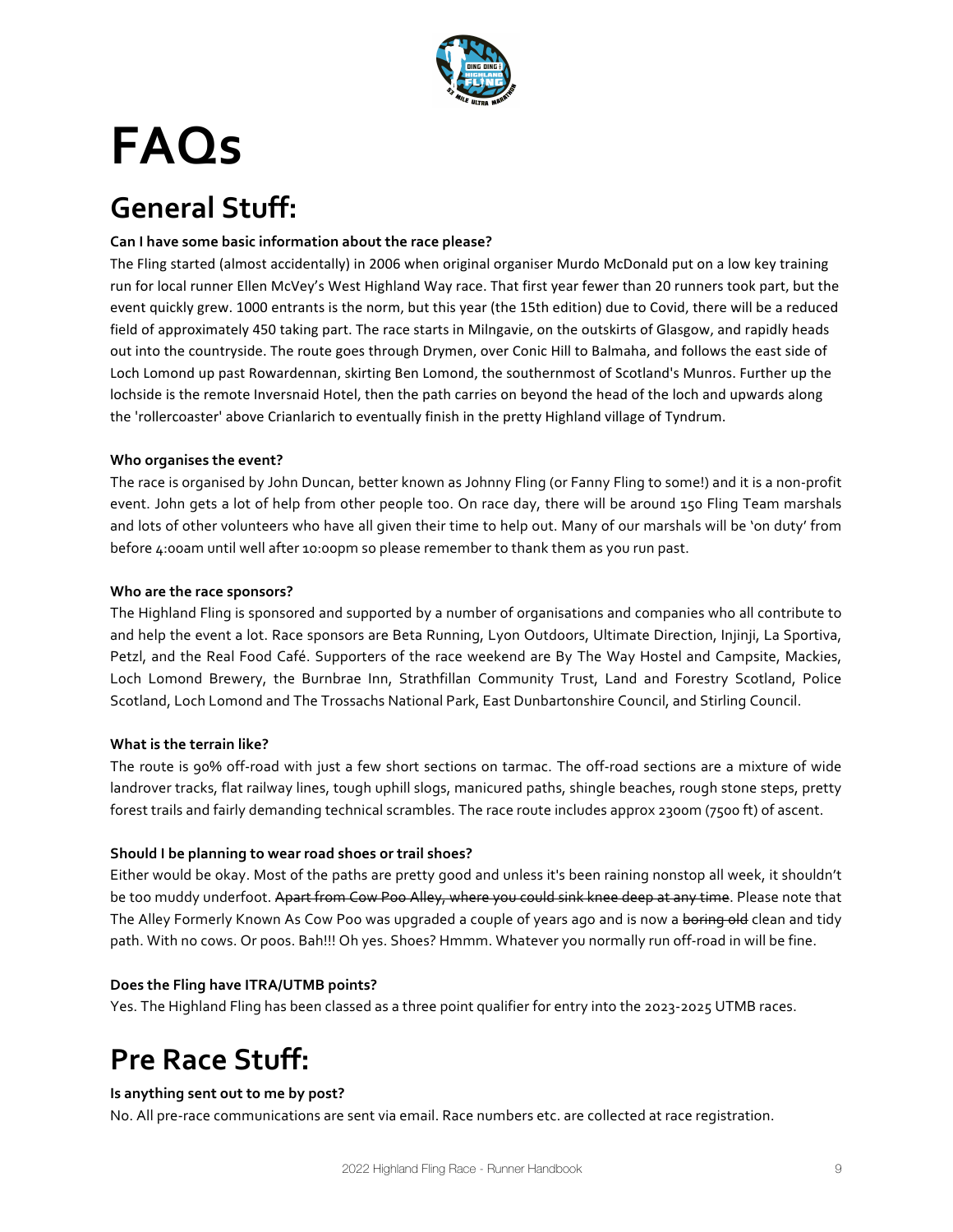

#### **What should I do if any of my details have changed since I entered?**

You should already have checked all your entry details. If you haven't, please do so now. If you need to change any of your information, you should email us directly: team@highlandflingrace.org. Please ensure we have correct fully up-to-date medical information and emergency contact details. Also please make sure that the mobile phone number you have given us is definitely that of the mobile phone you will be carrying during the race!

#### I'm a newbie to ultras, what are these drop bags all about?

Drop bags allow runners to take part in long races without the need for support crews and without having to carry supplies the whole way. A drop bag is a SMALL secure parcel with food/drink in it and a waterproof label with your name, race number, and the checkpoint that you want it taken to stuck on the outside. At the start of the race there are vehicles with the names of each checkpoint on them that you put your drop bags in, and they are transported to the checkpoints for you to collect when you arrive there. As well as food and drink, you might want to include blister plasters, sun cream (fingers crossed!), or fresh socks. Drop bags are not for anything of value or anything you really need to get back, as they do occasionally (very rarely) go missing.

#### **Did I hear something about a** *drop bag competition***?**

Yes, you certainly did! This is a competition held at Balmaha checkpoint, for the most fabulously designed and decorated drop bag. You can be as inventive as you like, but please remember to put your name and race number on your creation. Size quideline: your drop bag should be no larger than a shoebox. There are three fantastic prize bundles on offer from our lovely race sponsors, so get to work on your masterpiece!

#### I asked a question on the Facebook group; why didn't I get an answer yet?

Sorry about that! The Facebook group is really mostly intended for Fling runners to share information with each other. Important questions will often get lost in amongst all the chit-chat and gossip. If you want to ask anything 'official', again, please email the Fling team directly: **team@highlandflingrace.org** 

#### Can my friends and family follow my progress online?

Yes. There will be live tracking available via the race website, and runners can opt to have text message updates sent to up to three nominated mobile phone numbers. Full details will be emailed out to all runners very shortly.

#### **Can a friend register for me?**

No. All runners MUST pick up their own race number. No exceptions. Please note that all runners will be required to show photographic ID to collect their race number. If you have recently changed your name and your ID is still in your old name, please email us beforehand and let us know. It'll save you having to explain it to us at registration.

### **Parking and Transport Stuff:**

#### **Where do the coaches to the race start leave from?**

The 3:45am Tyndrum coach leaves from the Green Welly Stop car park: FK20 8RY The 4:30am Glasgow coach leaves from the front of Kelvingrove Museum and Art Gallery, on Argyle St: G3 8AG

#### **Whereabouts can I park in Tyndrum?**

If you are catching the 3:45am coach from Tyndrum, please use the Green Welly Stop's overflow carpark, at the rear right hand corner of the main car park. This will be clearly signposted. If at all possible, please try to car-share, as parking in Tyndrum is always in short supply and this is an ongoing issue for the event.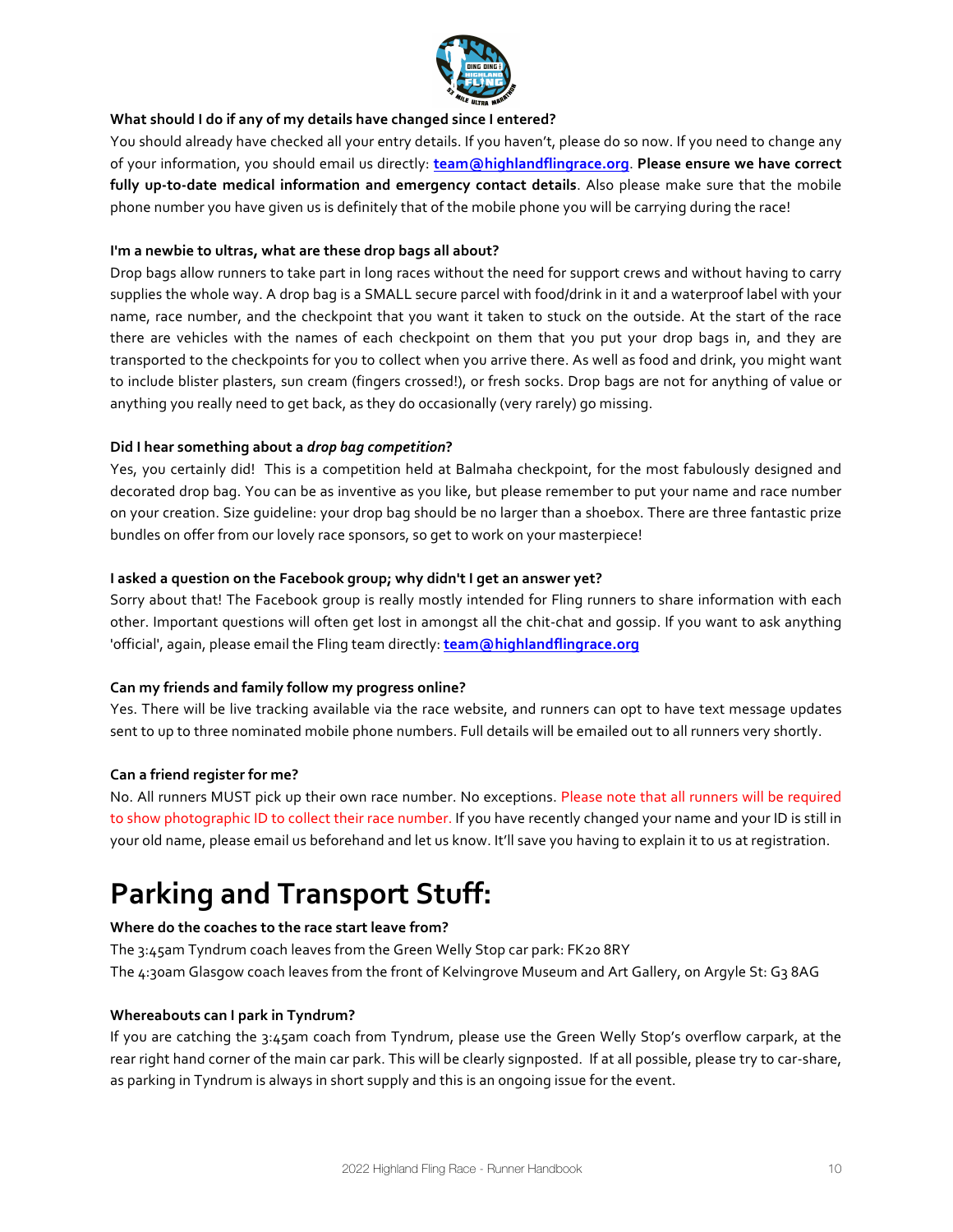

#### **Whereabouts can I park in Milngavie?**

**Please DO NOT plan to park in Milngavie train station car park on either Friday night or Saturday morning.** This includes campervans - overnighting here on Friday night is not allowed! There will be traffic marshals controlling access to the car park and you will not under any circumstance be allowed to bring your vehicle in.

For dropping off at the race start and short term parking (i.e. friends/family), please use the Tesco car park right beside Milngavie train station. Please note that vehicles must not be parked here either all day or overnight.

For free long term parking over the weekend please use the West of Scotland Rugby Football Club's car park: Glasgow Rd, Milngavie, G62 6AQ. Campervans are welcome here on Friday night. It's about a 10 minute walk from here to the race start. Vehicles parked here are not the responsibility of the West of Scotland RFC and are left entirely at the owner's risk. If you do not accept this disclaimer, please park elsewhere. All vehicles parked here must be collected by 2:00pm on Sunday.

#### Can I have a bag transported from the start to the finish?

Yes. In the car park at the start of the race there will be a large truck taking kitbags to the finish. Please attach the provided tear off baggage label (on the bottom of your race number) to your bag. Reasonable size rucksacks or kitbags only please, no huge suitcases. If you withdraw from the race for any reason and can't come to the race finish to collect your bag, we will get it returned to you, but this could take up to a week. If your car is parked in Milngavie, you should carry your key with you rather than putting it in your bag for the race finish. If you withdraw from the race early on, you don't want your key to be on its way to Tyndrum if you are already back in Milngavie!

#### **Where can spectators park in Tyndrum?**

Spectators should use the Green Welly Stop overflow car park, at the rear right hand corner of the main car park. This will be clearly signposted. Please note there is NO vehicle access to ByTheWay Hostel and Campsite, **other than for marshals returning equipment**. Vehicle access to the whole of Lower Station Rd will be controlled by traffic marshals throughout the day. Please follow event signage and obey marshals' instructions at all times.

Additional parking is available at Dalrigh car park (postcode FK20 8RX) approximately one mile south of the race finish, just off the A82. The scenic walk to the finish follows the race route along the West Highland Way.

Spectators parking in Tyndrum for the afternoon, please DO NOT park in the car parks of the Real Food Café, TJ's Diner, the Tyndrum Inn, Brodie's Store, or in the car parks of any other local businesses or campsites. This is very important, as complaints from local business owners and residents will cause us major hassle.

#### **Is there public transport back to Glasgow?**

Buses for Glasgow depart from just opposite the Pine Trees campsite at 3:30pm and 8:25pm. Advance booking with Citylink is advised. Tickets are £19.90. Trains for Glasgow depart Tyndrum Lower station just after 5:15pm, Upper Tyndrum just after 7:10pm, and Tyndrum Lower just after 9:30pm. This is the last public transport available. Advance booking with ScotRail is advised. As is checking you're at the correct station. Tickets are £23.70.

#### **Where will the coaches leave from at the finish?**

All coaches will leave from the end of Lower Station Road (walk out of ByTheWay campsite and head for the A82 main road). Marshals with lists of names will be checking runners on to each coach.

#### Can I pay on the day for a coach seat?

Yes, if there are any available. Priority is obviously given to those with advance bookings but if your travel plans have changed unexpectedly we'll do our best to find a seat for you. On-the-day price will be £15. Cash only, please.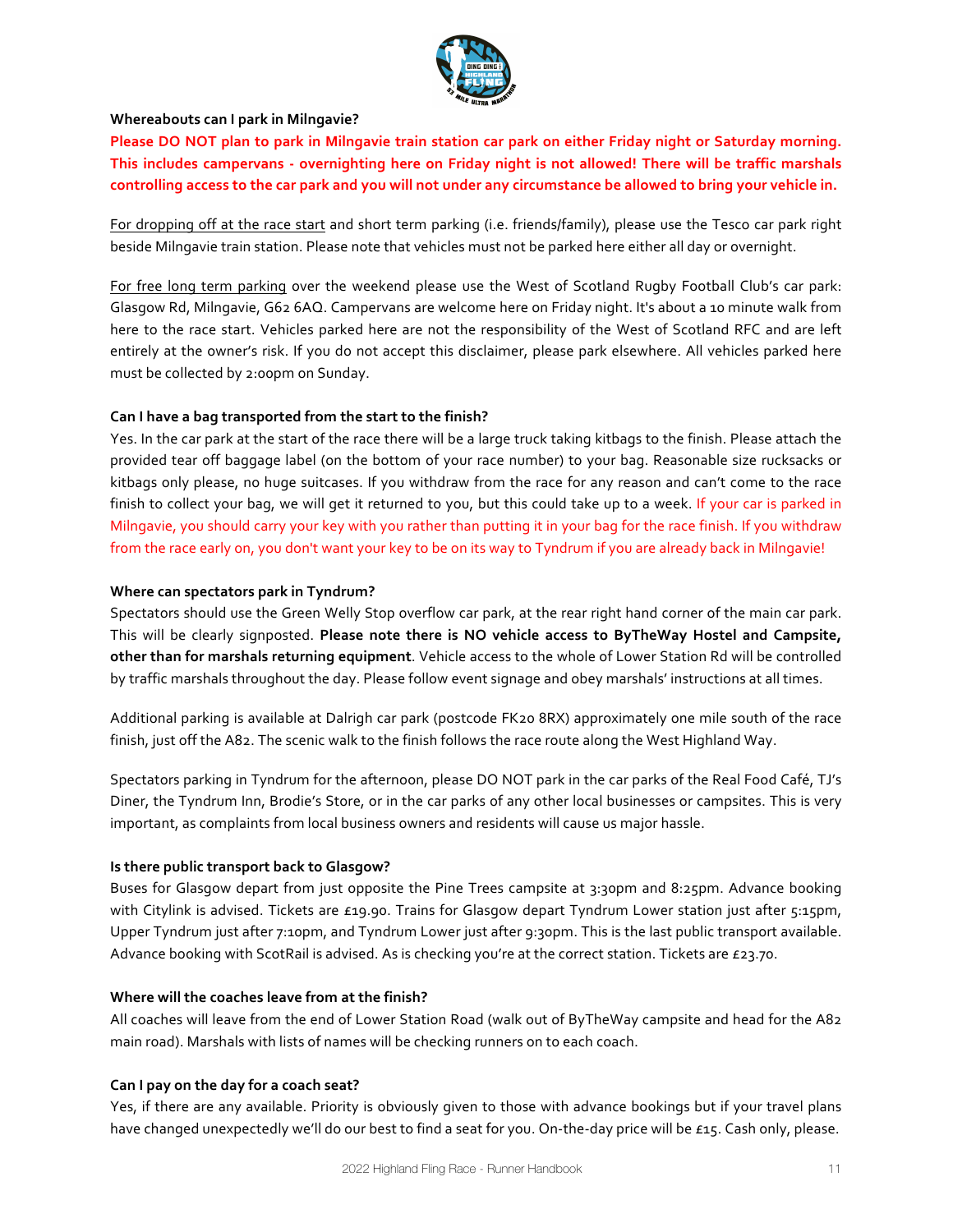

#### Can I swap my coach booking on the day?

If you finish earlier or later than you expected and you would like to travel on a different coach than the one you have booked, this may be possible but cannot be quaranteed. For enquiries about changing your coach booking, please come to the big blue merchandise tent at the race finish and ask one of the marshals on duty there. If we can confirm a change for you, we will. If we can't, we will ask you to go and speak nicely to the marshals who are checking runners on to the coaches. Chances are there will be a spare seat and we'll be able to squeeze you on, but you'll be asked to wait until all the runners with confirmed bookings have boarded.

### **Race Stuff:**

#### **What exactly happens at the race start?**

To avoid congestion on the trail in the first couple of miles we will be setting runners off in waves. If you've ever run a big city marathon you'll know how it works, but if not, basically we'll be asking you all to estimate your finish times and assemble in pens based on those times: sub 10hrs, 10-12hrs and 12+hrs, and we'll be setting you off in waves a few minutes apart. Don't worry about the extra time taken to cross the start line; our timing system will allocate you a start time dependent on which wave you set off in. For the overall winners we will be using first wave qun time, so if you're expecting to be super speedy, make sure you set off in the first wave. Female runners expecting a sub 10hr finish should also make sure to set off in the first wave.

#### **So how do I estimate my finishing time?**

If you've trained properly for the distance and the terrain, we reckon roughly  $\frac{1}{3}$  x your current road marathon time. This is just a rough estimate and it won't be accurate for everybody, but it works fairly well for a lot of people.

#### Why are there new cut-off times at Rowardennan and Inversnaid?

The cut-offs are based on previous years' results and split times, which showed very clearly that no runner behind these times was able to reach Beinglas before the 5:15pm cut-off there. By putting in place earlier cut-offs that are more representative of the pace required, we hope we will actually help more runners to avoid being timed out!

#### **What is provided at checkpoints?**

We provide water at all checkpoints, also Coke at Beinglas and Bogle Glen. Proper full-fat 'It's the real thing!' Coke. We will not be providing any drinks in cups this year so please carry your own reuseable cup or drinks bottle. We do not provide any solid food however unopened items left over from the drop bags of faster runners will be spread out on tables at Balmaha, Inversnaid, and Beinglas. There is usually a good selection of sweet and savoury nibbles available at these three checkpoints **however this should not be relied on**.

| Location        | <b>Distance</b> | <b>Distance</b> | Water | <b>Dropbags</b> | <b>Toilets</b>   | <b>Spectator Access</b> |
|-----------------|-----------------|-----------------|-------|-----------------|------------------|-------------------------|
| Drymen          | 12.6m           | 20km            | Yes   | No.             | <b>Portaloos</b> | Yes                     |
| Balmaha         | 19.8m           | 32km            | Yes   | Yes             | <b>Portaloos</b> | Yes                     |
| Rowardennan     | 27.2m           | 44km            | Yes   | <b>No</b>       | Public loos      | <b>NOT ALLOWED</b>      |
| Inversnaid      | 34.5M           | 55km            | Yes   | Yes             | Public loos      | Yes*                    |
| <b>Beinglas</b> | 40.9m           | 66km            | Yes   | Yes             | <b>Portaloos</b> | <b>NOT ALLOWED</b>      |
| Bogle Glen      | 47.1 m          | 76km            | Yes   | No              | None             | Yes                     |

#### Along the race route, what all is available where?

\*It is not advised for spectators to go to Inversnaid as it's a very narrow single track road and driving to/from it takes bloody ages.

Water is available at many other points along the race route - there are a variety of honesty shops, outside taps, and wild water sources that are safe to drink from (with the usual proviso of checking immediately upstream for rotting sheep carcasses...)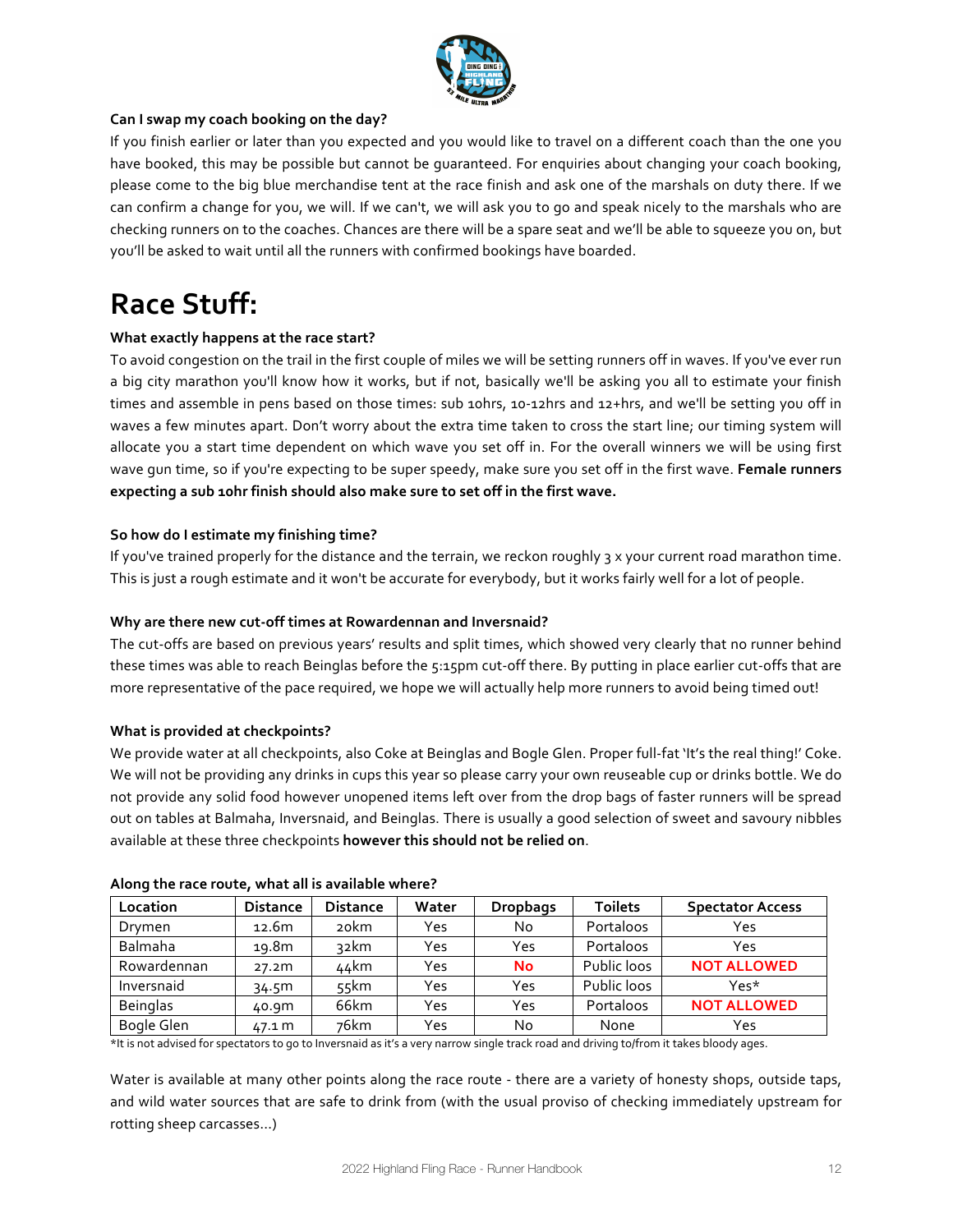

#### Are there toilets along the route?

Yes. There are either portaloos or public toilets at most checkpoints and there are also public toilets at Milarrochy Bay car park (22 miles) and Sallochy Bay car park (25 miles). If you need to go to the toilet elsewhere along the route, please move well off the trail and do your best to make sure no one can see you.

#### **Will there be any massage services available at checkpoints?**

No. This is a change from previous years. There will be no massage therapists at Rowardennan this year.

#### **Will I get back any of the stuff from my drop bags?**

No. When you leave a checkpoint, unused items of food and drink left behind will be put out for later runners to help themselves to. If you want to put fresh socks into a drop bag that's fine, but if you leave your sweaty ones behind they'll be binned. Basically, if you leave it at a checkpoint, you won't get it back, therefore please do not put a change of shoes in any drop bag. We will NOT transport grubby shoes to the race finish for you!

#### **What should I do with my litter?**

Carry it with you till you reach the next checkpoint! You absolutely MUST NOT drop any litter on the trail! Please dispose of all your litter at the recycling tables at checkpoints. If you see another runner dropping litter please ask them to pick it up. If you notice any race litter on the trail, e.g. gel wrappers, please pick it up yourself and dispose of it at the next checkpoint.

#### How does the checkpoint recycling work?

We will have special 'Green Team' marshals in charge of the recycling tables at each checkpoint. Hand over your rubbish to them, and they will sort it into different bins for paper, plastic, food waste, and general rubbish. Please try to help us out here. Think about what's going into your drop bags, and whether the packaging can be recycled. And please don't put bottled water in your drop bags - there is unlimited water available at all checkpoints!

#### Try not to pack lots of stuff you're probably not going to need, and try not to leave lots of stuff behind. The best way to be green isn't by recycling, it's by not using stuff in the first place!

#### **Is the route open to the general public?**

Yes, so please be friendly to everyone you pass, not just other runners. If you're trying to pass walkers on narrow sections of trail, ask them nicely. Say hello, and don't get annoyed if you have to slow down for big groups of people, or folk on bikes, or small children, or dogs. They all have absolutely as much right as you do to be there.

#### **What are the rules about gates?**

If you pass through an open gate, leave it open. If the gate is closed, please close it behind you. If another runner is coming up behind you, it's polite to wait a second and hold the gate open for them too.

### **Safety Stuff:**

#### Why is there a ban on casual race-day use of ibuprofen and other NSAIDs?

This rule has been brought in at the insistence of our medical team. Ibuprofen and other NSAIDs are known to put stress on the kidneys and occasionally this can cause life-threatening problems for ultrarunners. Our medical team are highly experienced and highly competent ultra-medics, they know what they're talking about and we fully support them on this rule. If you are sceptical about this information, please google 'ibuprofen and ultrarunning' and read about the risks yourself. Please do not plan to use ibuprofen or any other NSAIDs as a raceday painkiller. If we become aware that you are doing so, you WILL be disqualified.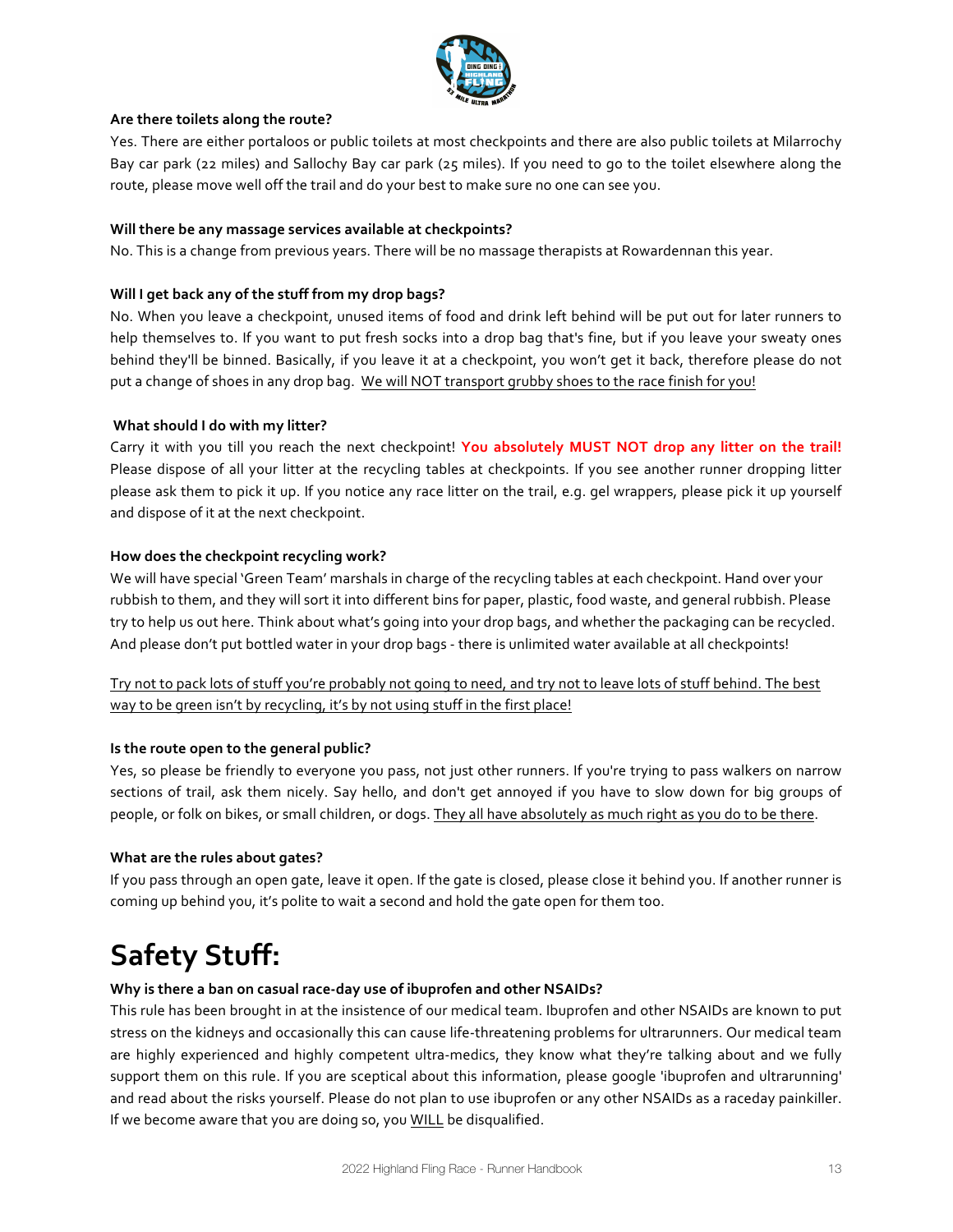

#### Do I really have to carry the compulsory kit?

Yes, you really do. It could save your - or someone else's - life in an emergency. You will be required to produce the compulsory kit at some point. And if you're not carrying it, you will be disqualified. Please note that we have added a waterproof jacket/smock with taped seams and a hood to the compulsory kit list this year.

#### Why is the Race Control phone number printed on my race number?

This is so you can contact the Race Control team in the event of a serious accident or a situation that requires our urgent attention. Please think of it as the equivalent of 999, and only use it in an emergency. Not because you've run out of qummy bears and you've got wet socks and you're feeling a wee bit fed up.

#### **What should I do if I come across an injured runner?**

You absolutely MUST stop and try to help. It's very important that you all look out for each other! If a runner is seriously injured then please call 999 first (ask for POLICE then MOUNTAIN RESCUE), then call Race Control (this phone number will be on your race number.) If you have no phone signal please wait till another runner arrives to assist then run on until you get a signal. If the injured runner can't move and is getting cold please use your own and other runners' foil blankets to keep them warm. And do remember to keep yourself warm too!

#### **What should I do if I get lost?**

If you realise you have gone wrong somewhere, you should turn around and retrace your steps until you get back onto the race route. Once you're back at the point where you went wrong, you'll probably be able to see what the correct way actually is. If you become seriously lost and can't find your way back on to the race route, phone Race Control and we'll do our best to help you out. If you're worried that this might happen to you, PLEASE download our qpx file (available on the race website) and store it in your smartphone/watch just in case.

#### **What happens if I'm timed out, or if I decide to withdraw from the race?**

If you withdraw from the race at a checkpoint, let a marshal know you are stopping, and give them your name, race number, and timing chip. If you decide to withdraw from the race in between checkpoints, please try to get to the next checkpoint along the route. (Think carefully before turning round and heading back the way - if you return to a previous checkpoint after it has closed, there will be no one there!) If you are injured and can't walk, phone Race Control. If you decide to withdraw from the race between checkpoints and have a friend pick you up somewhere, please phone (don't text!) the number for DNF runners (this phone number will be on your race number) and let us know you're okay. Please DO NOT simply exit the race and go home without telling anyone.

If you withdraw from the race, sweeper vehicles at each checkpoint will be able to drive you on to the finish at Tyndrum, or back to the start at Milngavie. This may be some time after the checkpoint finally closes however, so you could have a wait of several hours. Please remember that marshals are NOT taxi drivers, so don't pester them about how long you've been waiting. There will be Outdoor First Aiders at every checkpoint, so make yourself known to them and they'll take care of you until the checkpoint closes. Make sure you don't get cold while you're waiting - put on any extra clothes you're carrying in your pack, ask nicely to sit inside a marshal's car and use your foil blanket/bivvy bag to keep warm if you have to.

#### A FULLER LIST OF FAQs IS AVAILABLE ON THE RACE WEBSITE SO IF YOU HAVEN'T FOUND THE **ANSWERS TO ALL YOUR QUESTIONS HERE, PLEASE GO AND HAVE A LOOK THERE TOO...**